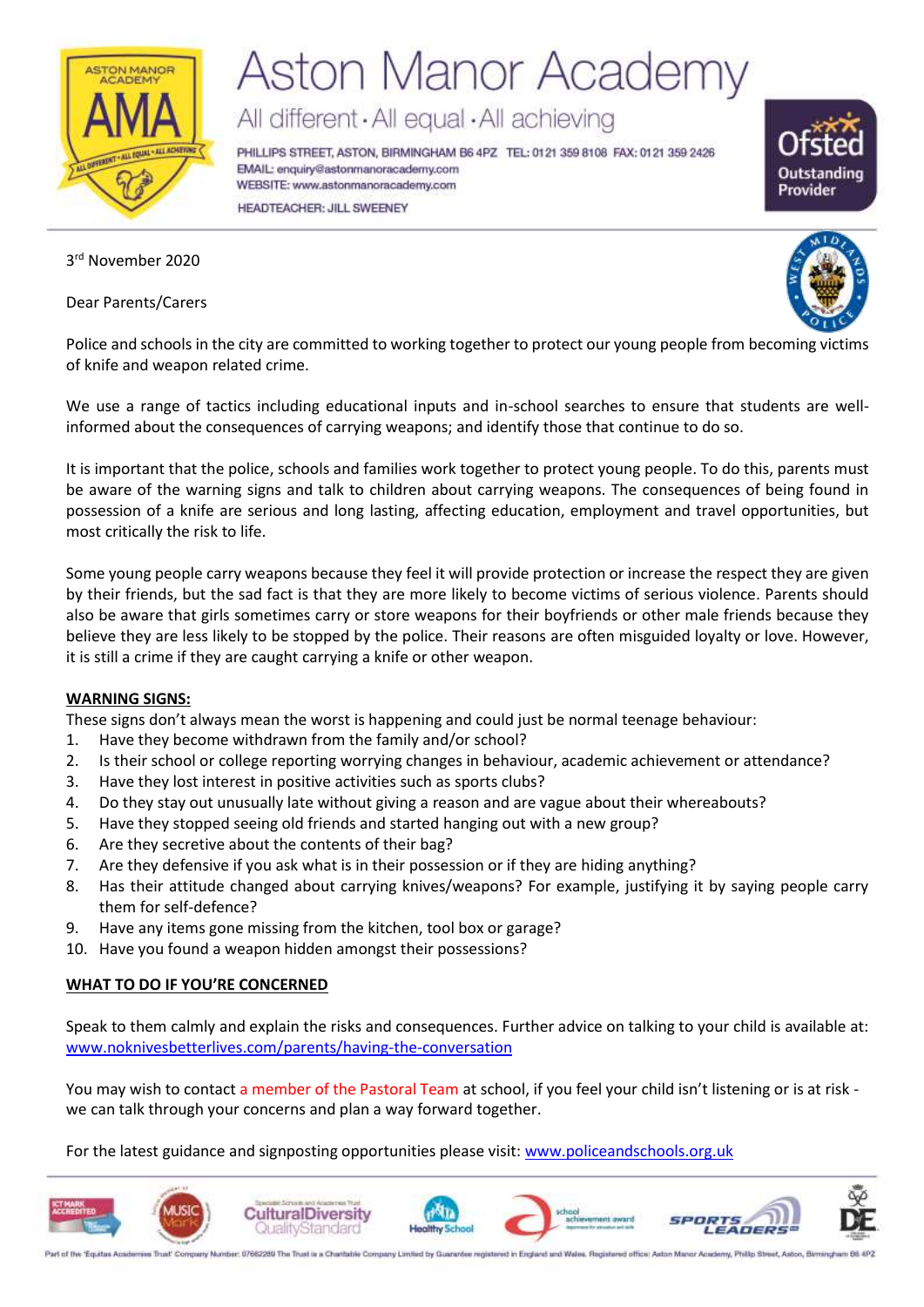

## **Aston Manor Academy**

All different · All equal · All achieving

PHILLIPS STREET, ASTON, BIRMINGHAM B6 4PZ TEL: 0121 359 8108 FAX: 0121 359 2426 EMAIL: enquiry@astonmanoracademy.com WEBSITE: www.astonmanoracademy.com HEADTEACHER: JILL SWEENEY



#### **SCHOOL POLICY FOR WEAPONS POSSESSION**

It is essential that we work together to reduce the chances of children bringing a weapon into school. Ours, like most other schools, will take firm action in relation to any student found to be carrying a knife, both on and off the school premises and the police will be informed. This may include the loss of your child's school place, by way of a permanent exclusion or managed-move, as a sanction.

#### **THE POLICE RESPONSE TO WEAPONS POSESSION**

Where young people are involved in crime, the police will try to avoid criminalising them. However, carrying a knife or other weapon is very serious and the most likely outcome will be a charge and court appearance or a caution, delivered by the Youth Offending Service.

Update: West Midlands Police can use *Section 60* powers to stop and search young people.

*"[Section 60](http://www.legislation.gov.uk/ukpga/1994/33/section/60) of the Criminal Justice and Public Order Act 1994 gives senior police officers powers to authorise use of stop and search without reasonable grounds, where there is a risk of violence or it is believed that weapons are being carried".*

If a young person has been stopped by police using *Section 60* powers, it does not necessarily mean they are doing anything wrong, but officers have been given extensive search powers where they can search to prevent violence without needing suspicion that they may be carrying a weapon. This tool is being used to end violence and keep young people safe. West Midlands Police realise that it may be upsetting for some innocent young people, but with fear of weapons growing, we cannot take chances.

If you are aware that a fight or trouble is brewing, or if you hear someone has a knife, please report this to the police. If a young person is scared of someone, the answer is not to carry a knife or weapon.

If you know of an individual, or a group of young people, that are potentially carrying weapons, always contact the Police - via Live Chat:<https://west-midlands.police.uk/contact-us/live-chat> or by calling 101.

Alternatively you can call Crimestoppers anonymously on: 0800 555 111[|https://crimestoppers-uk.org](https://crimestoppers-uk.org/)

#### **If a crime is taking place or a life is in danger always call 999 immediately.**

Yours faithfully,

**Jill Sweeney Stephen Graham** Headteacher/Principal Chief Superintendent **Aston Manor Academy**  West Midlands Police













Part of the 'Equitas Academies Trust' Company Number: 07662289 The Trust is a Charitable Company Li d office: Aston Manor Academy, Philip Street, Aston, Berningha